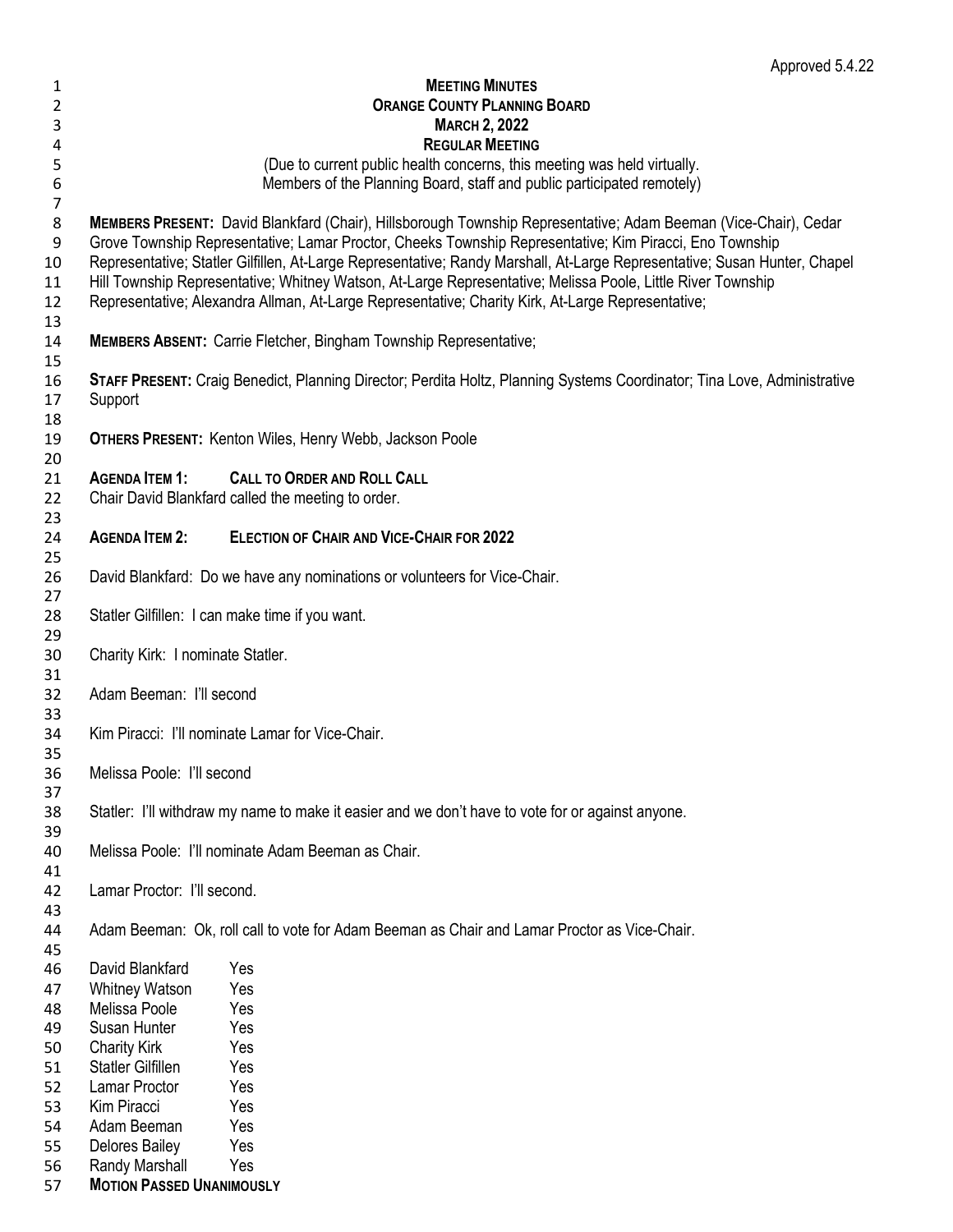| 58  |                                                 |                                                                                                                             |
|-----|-------------------------------------------------|-----------------------------------------------------------------------------------------------------------------------------|
| 59  | <b>AGENDA ITEM 3:</b>                           | <b>INFORMATION ITEMS</b>                                                                                                    |
| 60  |                                                 | a. Planning Calendar for March and April                                                                                    |
| 61  |                                                 | b. Kim Piracci's second full term expires March 31, 2022                                                                    |
| 62  |                                                 | Planning Director Craig Benedict is retiring April 1, 2022<br>C.                                                            |
| 63  |                                                 |                                                                                                                             |
| 64  |                                                 | The Planning Board thanked Kim Piracci for her service                                                                      |
| 65  |                                                 |                                                                                                                             |
| 66  |                                                 | The Planning Board and Craig Benedict discussed his upcoming retirement and the Board thanked him for his service to Orange |
| 67  | County                                          |                                                                                                                             |
| 68  |                                                 |                                                                                                                             |
| 69  |                                                 | Delores Bailey introduced herself to the Planning Board                                                                     |
| 70  |                                                 |                                                                                                                             |
| 71  | <b>AGENDA ITEM 4:</b>                           | <b>APPROVAL OF MINUTES</b>                                                                                                  |
| 72  |                                                 | December 1, 2021 Regular Meeting Minutes                                                                                    |
| 73  |                                                 |                                                                                                                             |
| 74  |                                                 | <b>MOTION BY</b> Randy Marshall to approve the December 1, 2021 Regular Meeting Minutes. Seconded by Melissa Poole.         |
| 75  |                                                 |                                                                                                                             |
| 76  | <b>ROLLCALL VOTE:</b>                           |                                                                                                                             |
| 77  | Adam Beeman                                     | Yes                                                                                                                         |
| 78  | David Blankfard                                 | Yes                                                                                                                         |
| 79  | <b>Whitney Watson</b>                           | Yes                                                                                                                         |
| 80  | Melissa Poole                                   | Yes                                                                                                                         |
|     | Susan Hunter                                    | Yes                                                                                                                         |
| 81  |                                                 |                                                                                                                             |
| 82  | <b>Charity Kirk</b><br><b>Statler Gilfillen</b> | Yes                                                                                                                         |
| 83  |                                                 | Yes                                                                                                                         |
| 84  | Lamar Proctor                                   | Yes                                                                                                                         |
| 85  | Kim Piracci                                     | Yes                                                                                                                         |
| 86  | Delores Bailey                                  | Yes                                                                                                                         |
| 87  | Randy Marshall                                  | Yes                                                                                                                         |
| 88  | <b>MOTION PASSED UNANIMOUSLY</b>                |                                                                                                                             |
| 89  |                                                 |                                                                                                                             |
| 90  |                                                 | <b>AGENDA ITEM 4: CONSIDERATION OF ADDITIONS TO AGENDA.</b>                                                                 |
| 91  | There were none                                 |                                                                                                                             |
| 92  |                                                 |                                                                                                                             |
| 93  | <b>AGENDA ITEM 5: PUBLIC CHARGE</b>             |                                                                                                                             |
| 94  |                                                 |                                                                                                                             |
| 95  |                                                 | <b>INTRODUCTION TO THE PUBLIC CHARGE</b>                                                                                    |
| 96  |                                                 | The Board of County Commissioners, under the authority of North Carolina General Statute, appoints the                      |
| 97  |                                                 | Orange County Planning Board (OCPB) to uphold the written land development law of the County. The                           |
| 98  |                                                 | general purpose of OCPB is to guide and accomplish coordinated and harmonious development. OCPB shall                       |
| 99  |                                                 | do so in a manner, which considers the present and future needs of its citizens and businesses through                      |
| 100 |                                                 | efficient and responsive process that contributes to and promotes the health, safety, and welfare of the overall            |
| 101 |                                                 | County. The OCPB will make every effort to uphold a vision of responsive governance and quality public                      |
| 102 |                                                 | services during our deliberations, decisions, and recommendations.                                                          |
| 103 |                                                 |                                                                                                                             |
| 104 |                                                 | <b>PUBLIC CHARGE</b>                                                                                                        |
| 105 |                                                 | The Planning Board pledges to the citizens of Orange County its respect. The Board asks its citizens to                     |
| 106 |                                                 | conduct themselves in a respectful, courteous manner, both with the Board and with fellow citizens. At any                  |
| 107 |                                                 | time, should any member of the Board or any citizen fail to observe this public charge, the Chair will ask the              |
| 108 |                                                 | offending member to leave the meeting until that individual regains personal control. Should decorum fail to                |
| 109 |                                                 | be restored, the Chair will recess the meeting until such time that a genuine commitment to this public charge              |
| 110 |                                                 | is observed.                                                                                                                |
| 111 |                                                 |                                                                                                                             |
| 112 | <b>AGENDA ITEM 6: CHAIR COMMENTS</b>            |                                                                                                                             |
|     |                                                 |                                                                                                                             |

- There were none
-